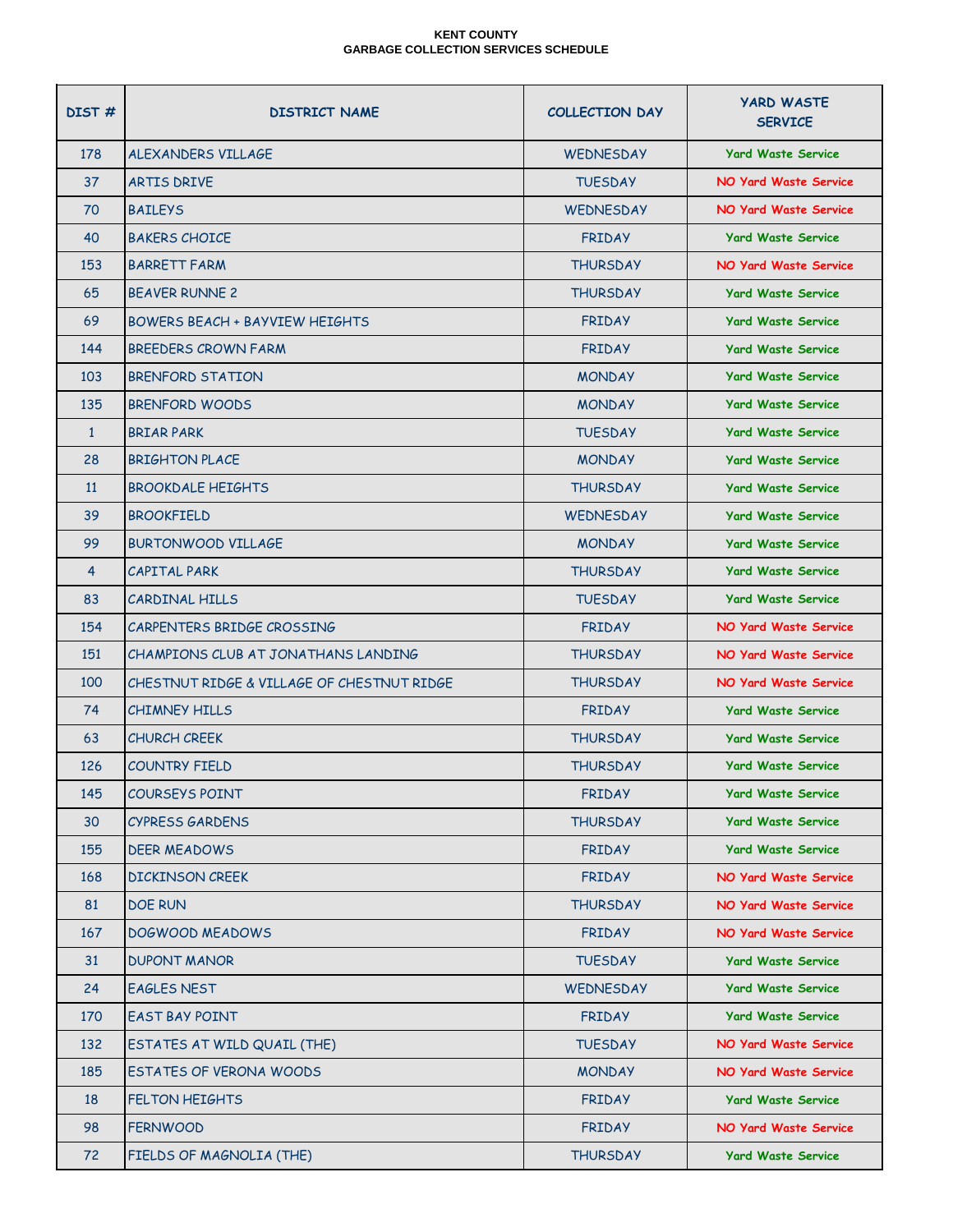| DIST#          | <b>DISTRICT NAME</b>               | <b>COLLECTION DAY</b> | <b>YARD WASTE</b><br><b>SERVICE</b> |
|----------------|------------------------------------|-----------------------|-------------------------------------|
| 181            | FORTY NINE PINES                   | <b>TUESDAY</b>        | <b>Yard Waste Service</b>           |
| 52             | <b>FOXHALL COURTSIDE</b>           | <b>TUFSDAY</b>        | <b>NO Yard Waste Service</b>        |
| 91             | FREDERICA WEST                     | <b>FRIDAY</b>         | NO Yard Waste Service               |
| 32             | <b>GARRISON LAKE</b>               | <b>MONDAY</b>         | <b>Yard Waste Service</b>           |
| 20             | <b>GENERALS GREEN</b>              | <b>THURSDAY</b>       | <b>Yard Waste Service</b>           |
| 106            | <b>GRAND OAKS</b>                  | <b>THURSDAY</b>       | <b>Yard Waste Service</b>           |
| 111            | <b>GRANDVIEW MEADOWS</b>           | <b>THURSDAY</b>       | NO Yard Waste Service               |
| 43             | <b>GREEN BRIAR</b>                 | <b>TUESDAY</b>        | <b>Yard Waste Service</b>           |
| 177            | <b>GREEN HILL FARM ESTATES</b>     | <b>MONDAY</b>         | <b>Yard Waste Service</b>           |
| 136            | <b>HAMPTON HILLS</b>               | <b>TUESDAY</b>        | <b>Yard Waste Service</b>           |
| 130            | <b>HARMONY HILL</b>                | <b>WEDNESDAY</b>      | <b>NO Yard Waste Service</b>        |
| 161            | <b>HAZEL FARM</b>                  | <b>MONDAY</b>         | <b>NO Yard Waste Service</b>        |
| 35             | <b>HAZELWOOD</b>                   | <b>MONDAY</b>         | <b>Yard Waste Service</b>           |
| 122            | <b>HERITAGE TRACE</b>              | <b>MONDAY</b>         | <b>Yard Waste Service</b>           |
| 29             | <b>HICKORY DALE</b>                | <b>MONDAY</b>         | <b>Yard Waste Service</b>           |
| 27             | <b>HIDDEN ACRES</b>                | <b>TUESDAY</b>        | <b>Yard Waste Service</b>           |
| 180            | <b>HIDDEN BROOK</b>                | <b>MONDAY</b>         | <b>Yard Waste Service</b>           |
| 36             | <b>HUNTERS POINT</b>               | <b>TUESDAY</b>        | <b>Yard Waste Service</b>           |
| 79             | <b>HUNTERS RIDGE</b>               | <b>FRIDAY</b>         | <b>Yard Waste Service</b>           |
| 165            | <b>HUNTERS RUN</b>                 | <b>THURSDAY</b>       | NO Yard Waste Service               |
| 117            | <b>IRISH HILLS</b>                 | <b>THURSDAY</b>       | <b>Yard Waste Service</b>           |
| 94             | <b>JACKSONS RIDGE</b>              | <b>FRIDAY</b>         | NO Yard Waste Service               |
| 137            | <b>JOCKEY HOLLOW</b>               | <b>MONDAY</b>         | <b>Yard Waste Service</b>           |
| 57             | JONATHANS LANDING / CYPRESS CREEK  | <b>THURSDAY</b>       | <b>Yard Waste Service</b>           |
| $\overline{2}$ | <b>KENT ACRES</b>                  | <b>WEDNESDAY</b>      | <b>Yard Waste Service</b>           |
| 101            | LAKESHORE VILLAGE / LAKESHORE GLEN | <b>MONDAY</b>         | <b>Yard Waste Service</b>           |
| 33             | LAKEWIND                           | <b>FRIDAY</b>         | <b>NO Yard Waste Service</b>        |
| 128            | <b>LAURELTOWNE</b>                 | <b>THURSDAY</b>       | <b>Yard Waste Service</b>           |
| 133            | LONGACRE VILLAGE                   | WEDNESDAY             | <b>NO Yard Waste Service</b>        |
| 166            | LYNNWOOD VILLAGE                   | <b>FRIDAY</b>         | <b>NO Yard Waste Service</b>        |
| 66             | <b>MAGNOLIA MEADOWS</b>            | <b>FRIDAY</b>         | <b>Yard Waste Service</b>           |
| 142            | <b>MASSEY'S MILL</b>               | <b>MONDAY</b>         | <b>Yard Waste Service</b>           |
| 64             | <b>MEADOWRIDGE VILLAGE</b>         | <b>TUESDAY</b>        | <b>Yard Waste Service</b>           |
| 140            | MEADOWS AT CHESTNUT RIDGE (THE)    | <b>THURSDAY</b>       | <b>Yard Waste Service</b>           |
| 45             | <b>MESSINA HILL</b>                | <b>MONDAY</b>         | <b>Yard Waste Service</b>           |
| 160            | MILLWOOD CROSSING                  | <b>MONDAY</b>         | <b>NO Yard Waste Service</b>        |
| 58             | <b>MISTY PINES</b>                 | <b>FRIDAY</b>         | <b>Yard Waste Service</b>           |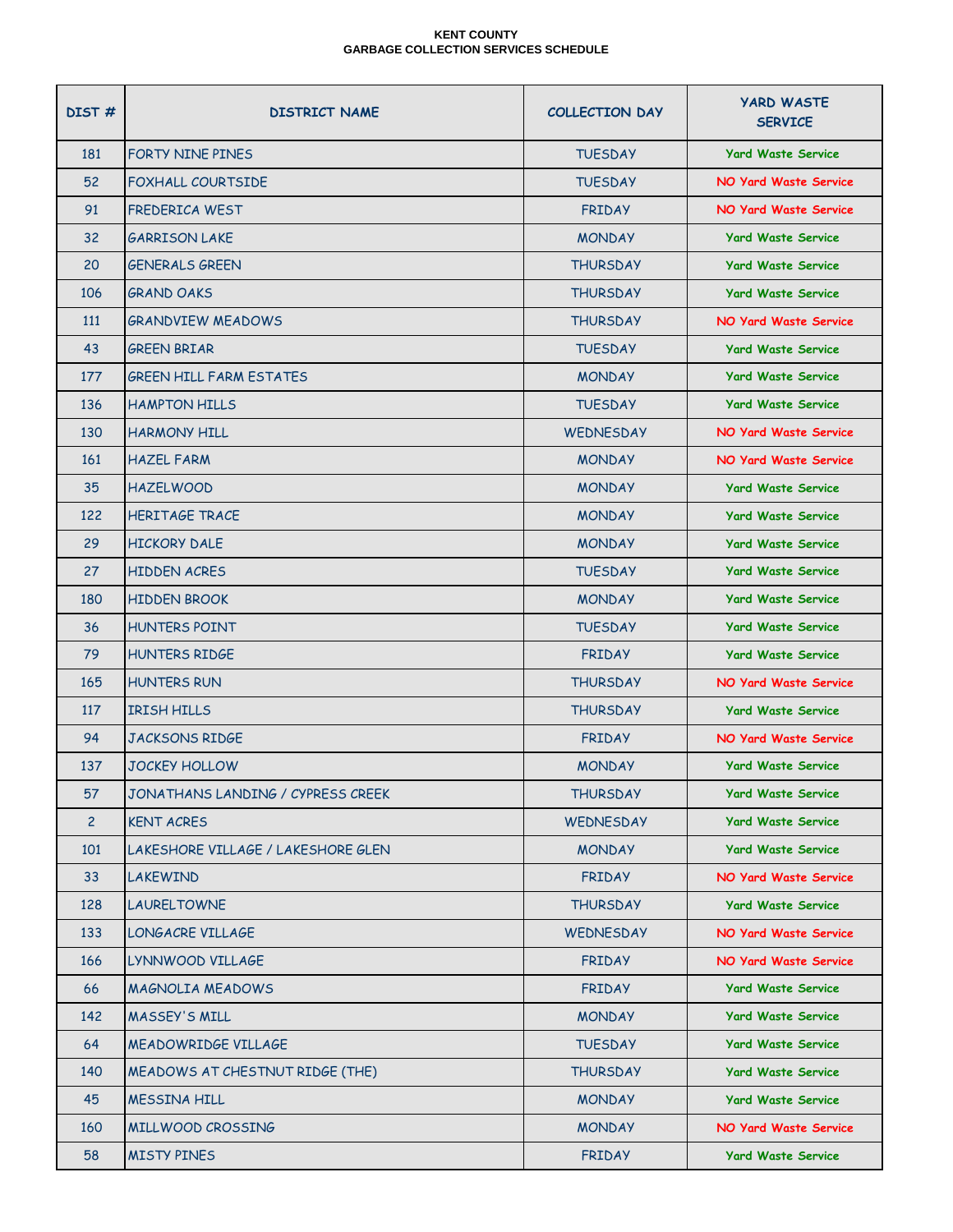| DIST# | <b>DISTRICT NAME</b>                           | <b>COLLECTION DAY</b> | <b>YARD WASTE</b><br><b>SERVICE</b> |
|-------|------------------------------------------------|-----------------------|-------------------------------------|
| 8     | <b>MOORES LAKE AREA</b>                        | <b>WEDNESDAY</b>      | <b>Yard Waste Service</b>           |
| 67    | <b>MOORES MEADOWS</b>                          | <b>MONDAY</b>         | <b>Yard Waste Service</b>           |
| 156   | <b>MOUNT FRIENDSHIP</b>                        | <b>MONDAY</b>         | <b>Yard Waste Service</b>           |
| 93    | <b>MOUNT VERNON ESTATES</b>                    | <b>FRIDAY</b>         | <b>NO Yard Waste Service</b>        |
| 51    | <b>NORMANSMEADE</b>                            | <b>THURSDAY</b>       | <b>Yard Waste Service</b>           |
| 10    | <b>NORTHRIDGE</b>                              | <b>MONDAY</b>         | <b>Yard Waste Service</b>           |
| 38    | NORTH MAGNOLIA + HIDEAWAY ACRES                | <b>THURSDAY</b>       | <b>Yard Waste Service</b>           |
| 71    | <b>OAKNOLL</b>                                 | <b>FRIDAY</b>         | <b>Yard Waste Service</b>           |
| 9     | OLD MILL ACRES + SOUTH OLD MILL ROAD           | <b>WEDNESDAY</b>      | <b>Yard Waste Service</b>           |
| 25    | OLD MILL ACRES II (Old Mill Manor)             | <b>WEDNESDAY</b>      | <b>Yard Waste Service</b>           |
| 143   | OLDE FIELD VILLAGE                             | <b>FRIDAY</b>         | <b>NO Yard Waste Service</b>        |
| 17    | ORCHARD ACRES/HILLSIDE ACRES/CANTERBURY TRAILS | <b>FRIDAY</b>         | NO Yard Waste Service               |
| 109   | OTTER RUN                                      | <b>FRIDAY</b>         | <b>NO Yard Waste Service</b>        |
| 47    | PERSIMMON LANE                                 | <b>TUESDAY</b>        | NO Yard Waste Service               |
| 102   | PHEASANT POINTE II                             | <b>MONDAY</b>         | <b>Yard Waste Service</b>           |
| 163   | PICKERING POINTE                               | <b>THURSDAY</b>       | <b>Yard Waste Service</b>           |
| 127   | PINEHURST VILLAGE                              | <b>FRIDAY</b>         | <b>NO Yard Waste Service</b>        |
| 150   | PINTAIL POINTE                                 | <b>FRIDAY</b>         | <b>Yard Waste Service</b>           |
| 95    | <b>PLANTERS RUN</b>                            | <b>THURSDAY</b>       | <b>NO Yard Waste Service</b>        |
| 88    | <b>PLANTERS WOODS</b>                          | <b>TUESDAY</b>        | <b>Yard Waste Service</b>           |
| 73    | PLEASANT HILL                                  | <b>WEDNESDAY</b>      | <b>Yard Waste Service</b>           |
| 96    | PLEASANT VALLEY                                | <b>THURSDAY</b>       | <b>NO Yard Waste Service</b>        |
| 49    | PLEASANT WOODS                                 | <b>FRIDAY</b>         | <b>NO Yard Waste Service</b>        |
| 159   | PLYMOUTH PLACE                                 | <b>FRIDAY</b>         | <b>NO Yard Waste Service</b>        |
| 129   | POINT LANDING                                  | <b>THURSDAY</b>       | <b>Yard Waste Service</b>           |
| 123   | PROVIDENCE HILLS                               | <b>MONDAY</b>         | <b>Yard Waste Service</b>           |
| 112   | <b>QUAIL LANDING</b>                           | <b>THURSDAY</b>       | <b>Yard Waste Service</b>           |
| 164   | <b>QUAILS NEST</b>                             | <b>TUESDAY</b>        | <b>Yard Waste Service</b>           |
| 147   | RESERVE AT CHESTNUT RIDGE                      | <b>THURSDAY</b>       | <b>Yard Waste Service</b>           |
| 16    | RICHARDSON CIRCLE / HOLLY COVE CIRCLE          | <b>THURSDAY</b>       | <b>NO Yard Waste Service</b>        |
| 6     | <b>RICHARDSON ESTATES</b>                      | <b>WEDNESDAY</b>      | <b>Yard Waste Service</b>           |
| 113   | <b>RIVERSIDE</b>                               | <b>THURSDAY</b>       | <b>Yard Waste Service</b>           |
| 56    | <b>RIVERVIEW ESTATES</b>                       | <b>FRIDAY</b>         | <b>Yard Waste Service</b>           |
| 173   | ROBIN HILL                                     | <b>FRIDAY</b>         | <b>Yard Waste Service</b>           |
| 104   | ROCKLAND HILLS                                 | <b>TUESDAY</b>        | <b>Yard Waste Service</b>           |
| 107   | ROCKLAND WEST                                  | <b>TUESDAY</b>        | <b>Yard Waste Service</b>           |
| 3     | RODNEY VILLAGE                                 | <b>TUESDAY</b>        | <b>Yard Waste Service</b>           |